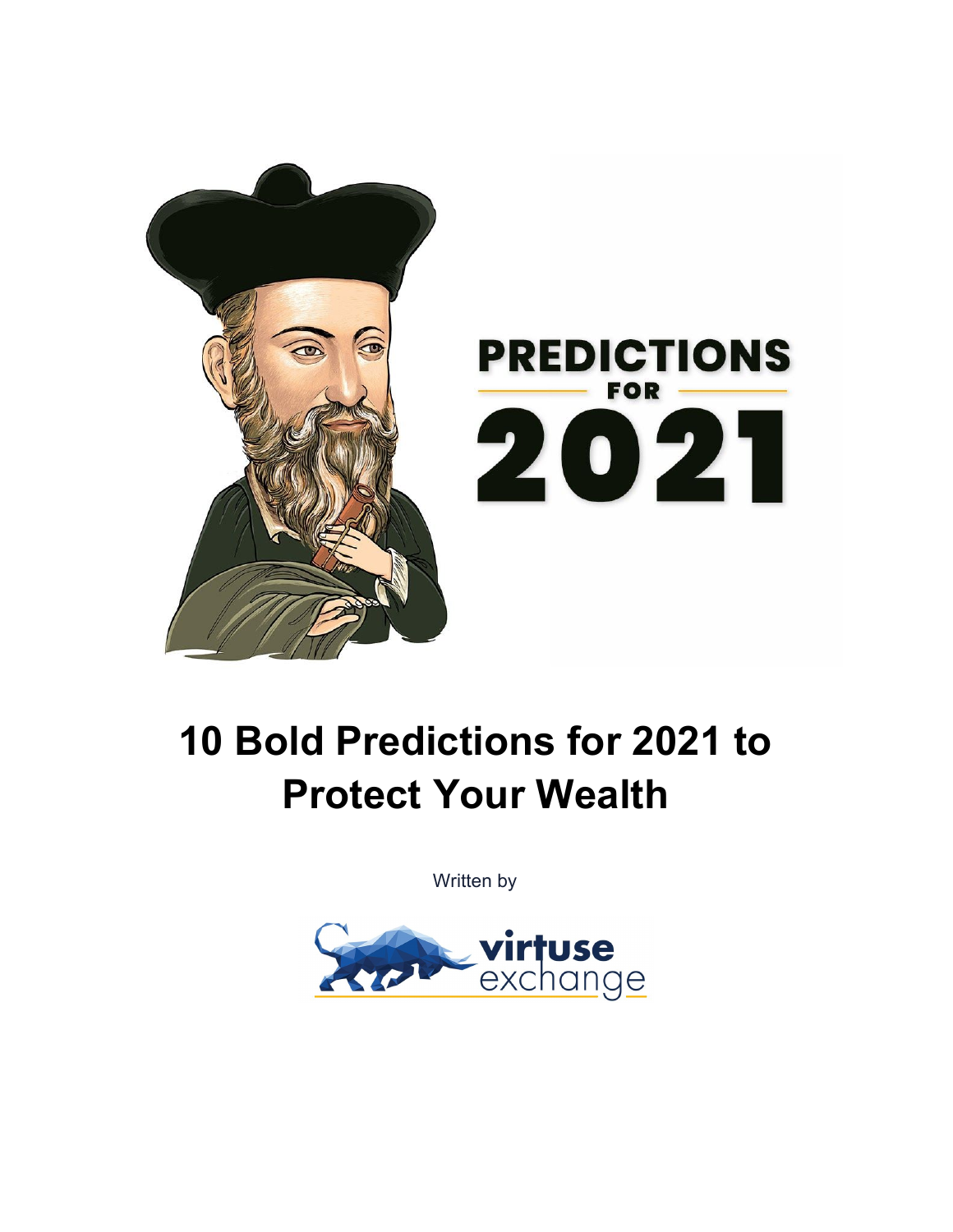

Preparing for the future gives you incredible confidence.

Now more than ever, you need a sense of clarity. Everywhere you turn, there is uncertainty ready to ruin your day. But the future is more predictable than you think.

So, here are my ten outcomes that seem likely in 2021.

#### 1. Lockdowns will not end next year.

Eight months ago, our politicians told us that the restrictions would last just a couple of weeks, and then we return to normal. Well, here we are at the end of the year, entering the second more severe wave. Most likely, our freedom of movement and assembly will continue to get restricted. Governments will still forbid most of us to work and earn the money we need to survive. In short, the lockdowns won't end next year, and the aftermath of the second wave will be the third, fourth, or fifth wave.

### 2.Climate change will be back on the agenda.

Joe Biden has named climate as one of the top priorities. The president-elect campaigned on a \$1.7 trillion plan to transition to [100% clean energy sources](https://joebiden.com/climate-plan/#) by 2050. Those who invest in carbon emissions assets, such as European Emission Allowances (EUAs), should get ready to see a new all-time high in 2021.

### 3. The home office will become the norm.

You will still have an option to go to the office if you'd like. But it will be different. The office will be a place to have crucial meetings, not do work. All other conversations you'll have to manage via Zoom from your home office. Using **Slack or Trello** for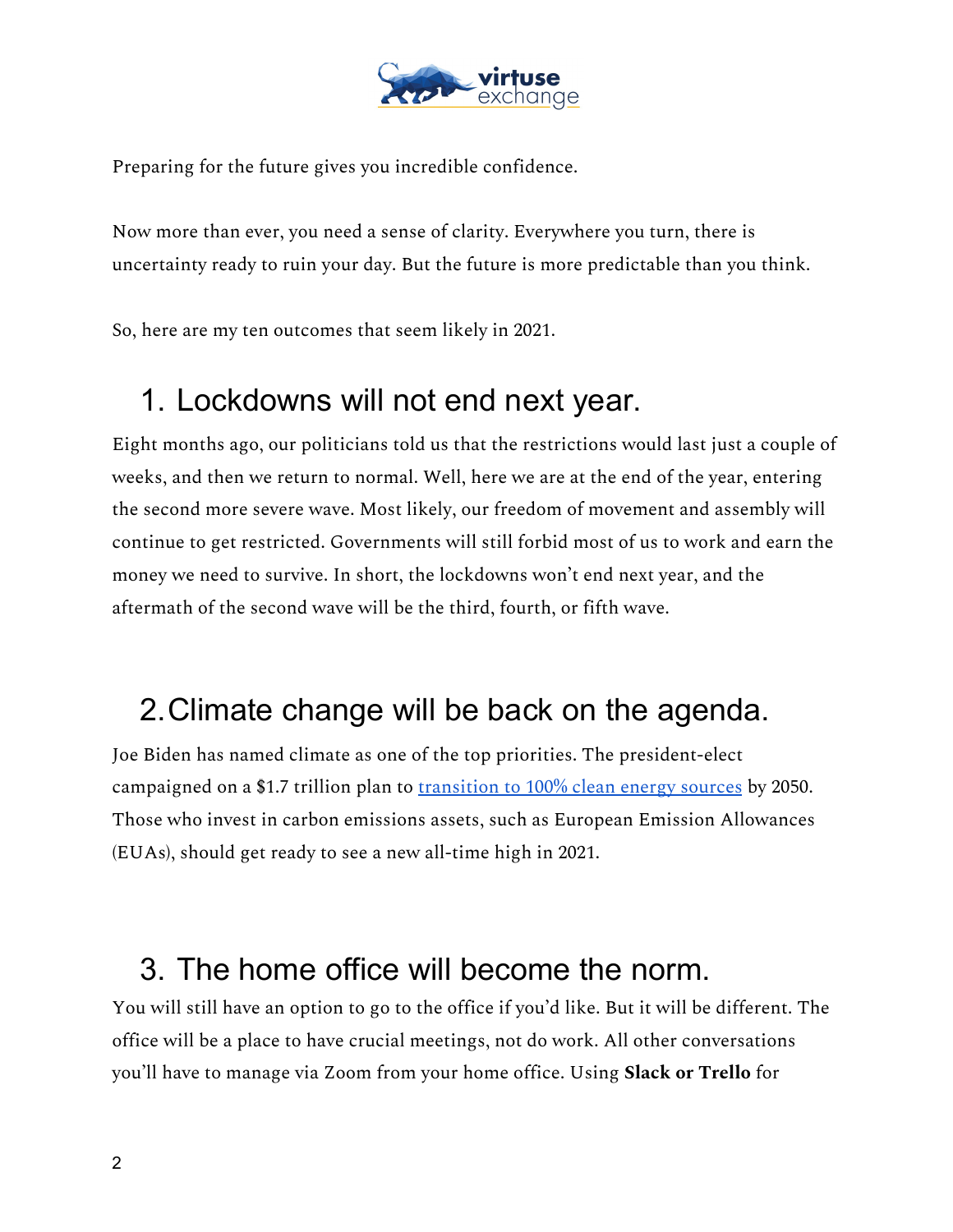

work-related communication will be the norm. For better or worse, work from home will be the standard. The result? That will cause **damage to commercial real estate and business travel**. Also, trigger the second wave of the exodus of white-collar workers from big cities.

## 4.Crypto will attack banks.

Let's just state the obvious here. **Banks are so screwed.** They are about to be attacked by **central banks, fintech, and crypto companies.** An open, more inclusive alternative to a broken financial system will get closer to reality. Every financial service like **savings, loans, investing, or insurance will get disrupted.** First, central banks will circumvent the entire banking system, thanks to Central Bank Digital Currencies (CBDCs). Second, the fintech giants like **Alphabet, Apple, Alibaba, and Tencent** will increase their focus on the banking space. And then, **crypto exchanges, together with DeFi,** will expand their services to lending and borrowing. As Anthony Pompliano, the co-founder at Morgan Creek Digital likes to say, **"Long Bitcoin, short the bankers."**

### 5.S&P 500 will breach 4,000

With interest rates at zero till 2023 and unlimited money printing, **you can be long equities with your eyes closed.** Likewise, fiscal stimulus and positive developments related to trade wars under a Biden administration lead to a more bullish outlook. Morgan Stanley projected that the **S&P 500 would rise to 3,900 by December 2021.** And JPMorgan Chase has an even more optimistic view. They set a target of nearly **4,200 for the S&P 500.** Sure, making optimistic predictions about the stock market is usually a safe bet because stocks generally rise more often than they fall. But, that doesn't mean that the gains will be smooth. Volatility will keep pervading the market.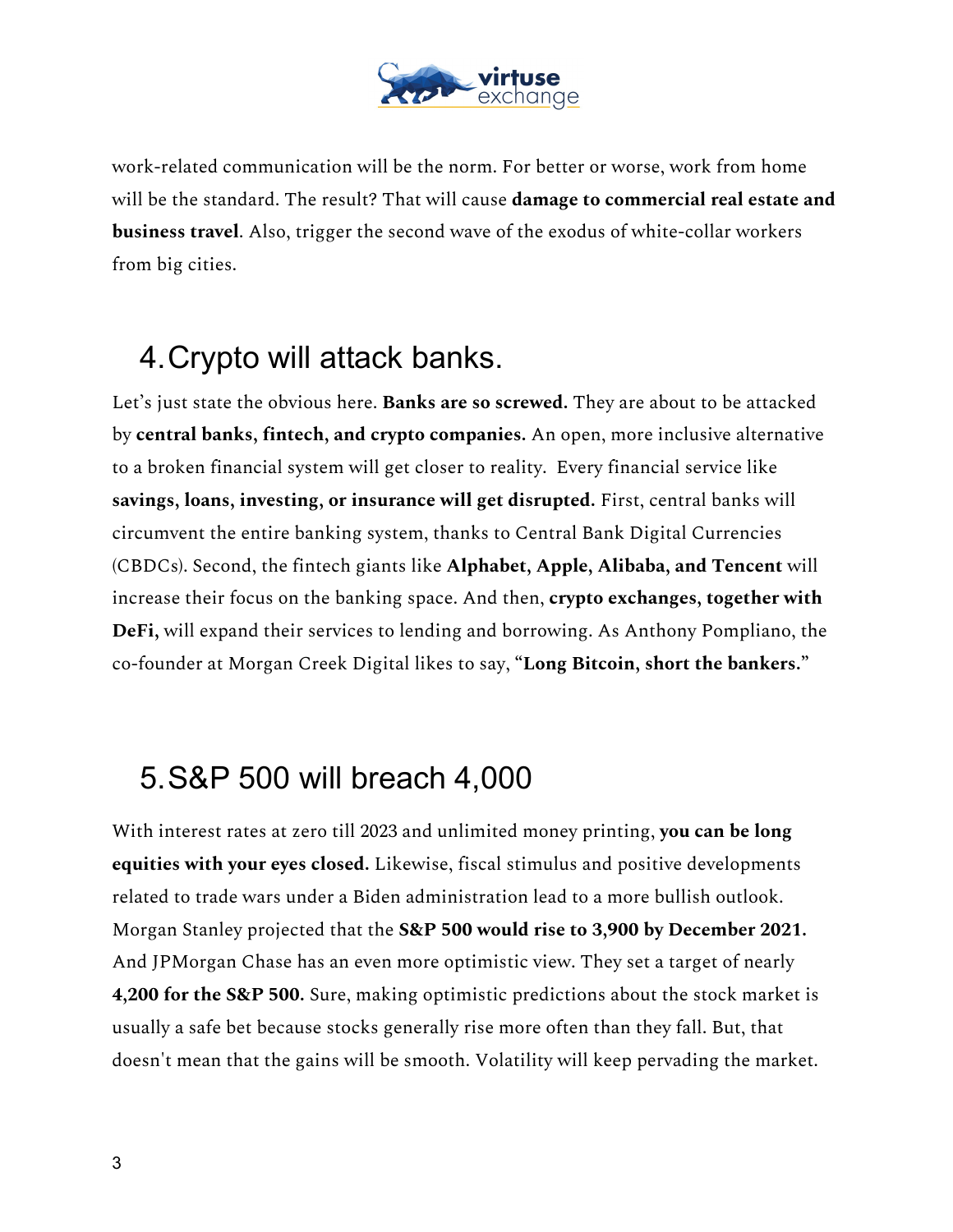

## 6.Bond prices will decline.

With **interest rates at zero for the next two years**, you have the massive asset class such as fixed income almost worthless. For example, the US pension liabilities and 401K alone have **over \$60 trillion assets** under management. That is an incredible buying power that has to be productive. No reasonable portfolio manager desires to put to work 70% of the funds to an underperformer. Some of these funds will start moving to stocks, gold of Bitcoin.

## 7.Crude oil will surge above \$50 per barrel.

Given the advancing opening of the global economy, OPEC production cuts, and the U.S. shale production phased out under the Biden administration; **the oil markets look to be pretty balanced**. I believe that the oil price will breach above \$50 per barrel and stay there for the foreseeable future.

### 8.Inflation will be much higher than 2%

The cost of global lockdowns is estimated at **\$30 trillion.** That's an awful lot of money. Unfortunately, governments, to mitigate the economic carnage, will simply borrow it. They borrow it from central banks, which will just print more money. That means higher prices for goods and services and lower purchasing power of your currency. People can debate if this is moral. But, the system is as it is. Also, it's heavily dependent on the people who don't understand it. As Henry Ford said, *"It is well enough that people of the nation do not understand our banking and monetary system, for if they did, I believe there would be a revolution before tomorrow morning."*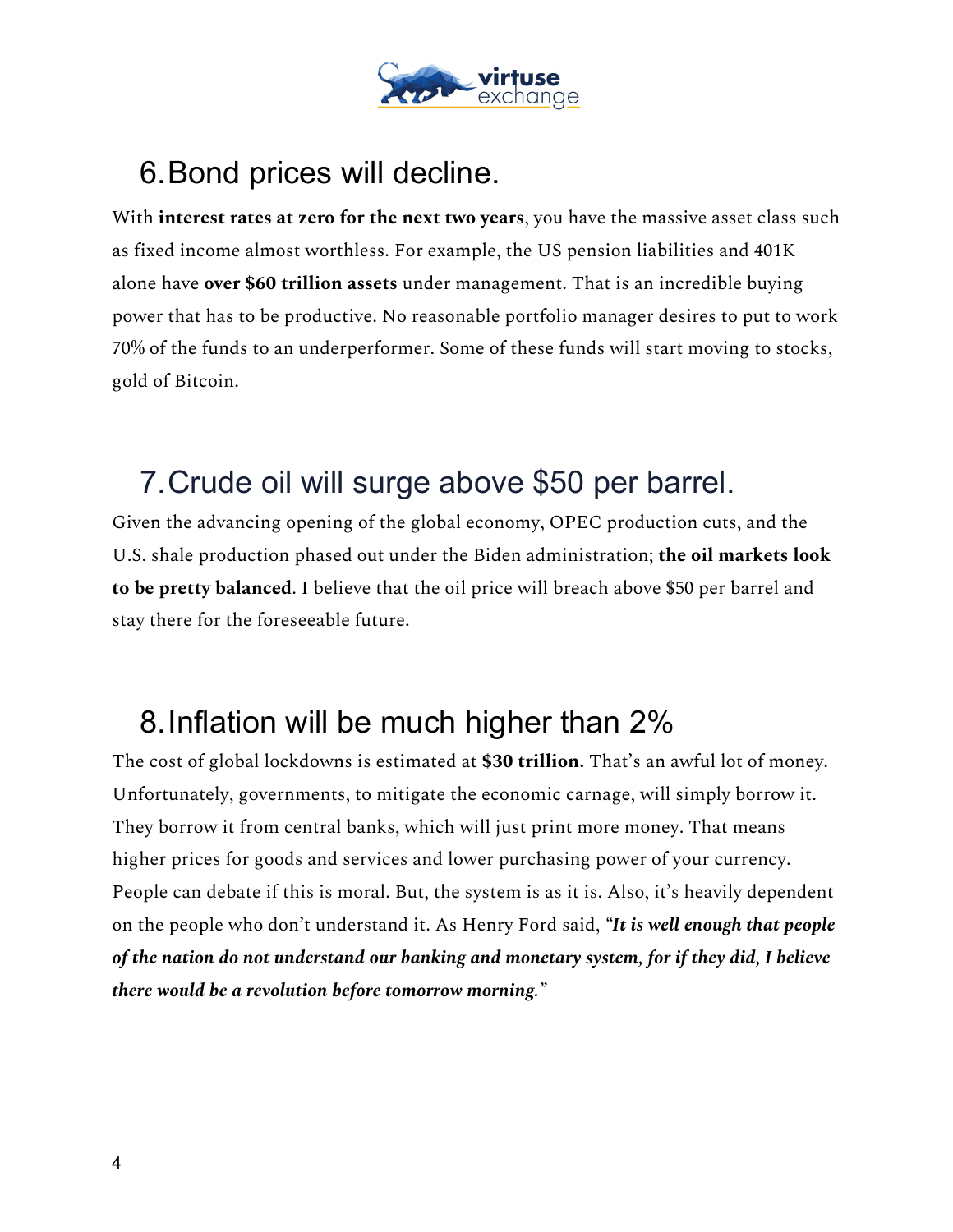

## 9. Gold will rise to an all-time high.

In the last ten months alone, there has been a **35% increase in total dollars printed.** It is no secret that investors tend to switch from the US dollar to gold during monetary easing as the hedge against inflation. Despite the phenomenal 24% gains in 2020, the safe-haven asset aims for another lustrous year. Gold reached its peak back in August when prices hit a new **record high of \$2,075 an ounce.** But in 2021, we will see another record high.

## 10. Bitcoin's price will skyrocket to \$50,000

My 2020 Bitcoin prediction was 100% fulfilled. And I hope my 2021 will be accurate as well. This year we saw large hedge funds, such as [Guggenheim,](https://markets.businessinsider.com/currencies/news/guggenheim-fund-bitcoin-investment-cryptocurrency-market-rally-grayscale-trust-btc-2020-11-1029849060) [Renaissance](https://www.theblockcrypto.com/post/62322/75-billion-hedge-fund-renaissance-technologies-is-eyeing-the-bitcoin-futures-market) [Technologies](https://www.theblockcrypto.com/post/62322/75-billion-hedge-fund-renaissance-technologies-is-eyeing-the-bitcoin-futures-market), Paul [Tudor Jones](https://news.bitcoin.com/paul-tudor-jones-bitcoin-apple-google/), or [Stanley Druckenmiller,](https://www.forbes.com/sites/billybambrough/2020/11/12/a-legendary-hedge-fund-billionaire-just-flipped-to-bitcoin-calling-it-better-than-gold/?sh=7037b2d6222f) made headlines by talking up Bitcoin as a store of value. **Wall Street simply fell in love with Bitcoin.** The large institutions such as *[JPMorgan](https://www.forbes.com/sites/billybambrough/2020/05/30/jp-morgan-bitcoins-biggest-enemy-suddenly-appears-to-be-going-all-in-on-crypto/?sh=1d39665223a6)*, *Standard Chartered*, *Citi*, or *Deutsche Bank* continue to build solutions for clients and begin regular asset class coverage. In a similar fashion, retail investors will start buying Bitcoin in 2021. The reality is that it has never been [easier](https://www.coindesk.com/bitcoin-trading-fees-on-paypal-robinhood-cash-app-and-coinbase-what-to-know) to purchase crypto. These events will likely create a supply crunch and a bull run, **lifting the price well above \$50,000.**

## Final thought

Heraclitus, the Greek philosopher, said, *"Change is the only constant in life."*

2020 has been a year of change. And 2021 will be a chance to get adapt to it.

When you become resilient in 2021, you'll make a tremendous amount of progress.